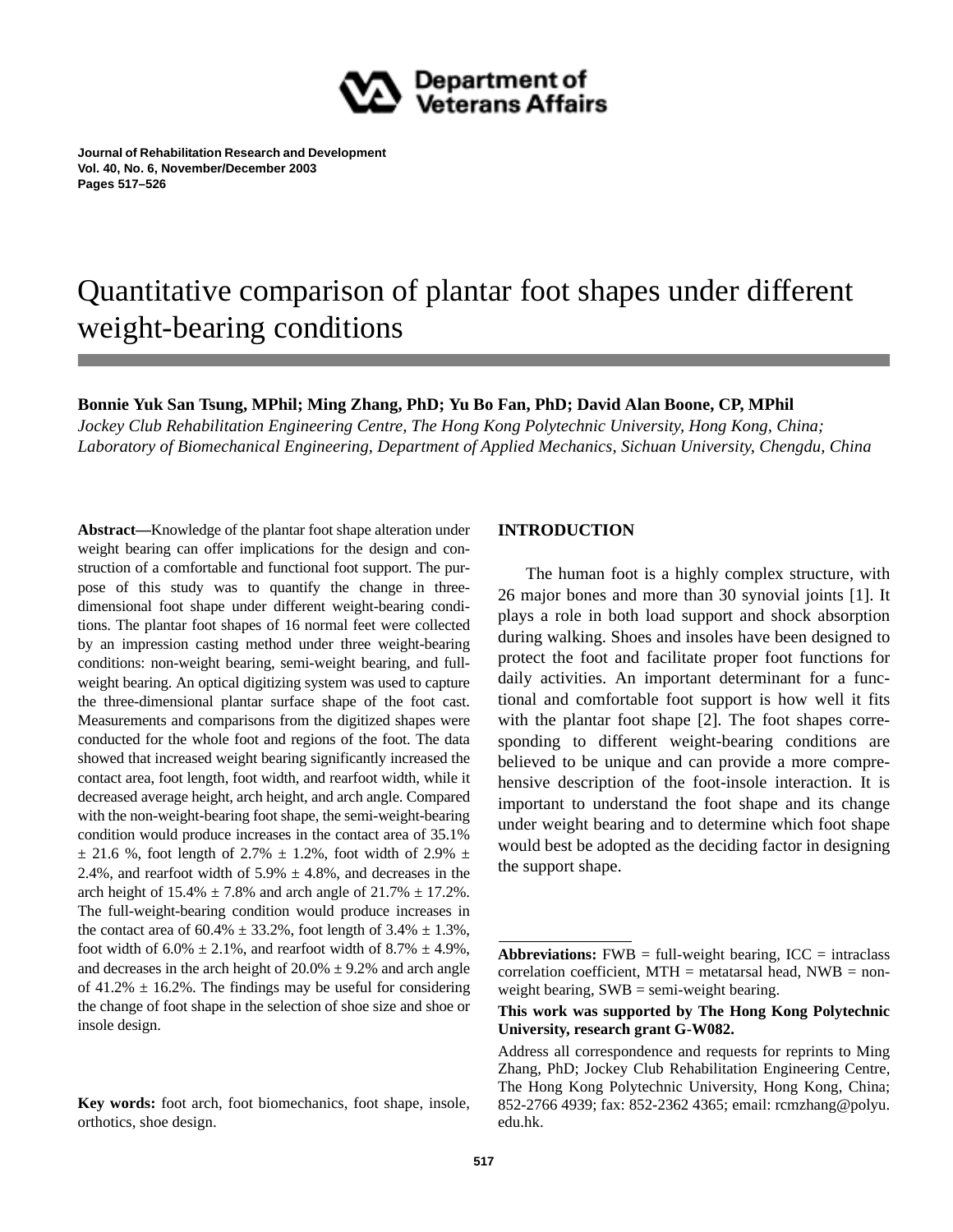Previous studies on the anthropometrics of foot shape used varied protocols and measurement devices [3]. Most approaches directly measure the foot length, breadth, height, and girth dimensions using sliding caliper, cloth tape, flat ruler, etc. [3–6]. These measurements may vary because of inconsistencies in positioning and the orientation of scales.

Benninghoff [7] stated that the navicular bone was depressed, on average, 6.5 mm when bearing weight; the foot arch prolonged up to 19 mm within the second ray and 8 mm within the fifth ray upon weight bearing [8]. Carlsöö and Wetzenstein [9] mentioned a quite different finding: that weight bearing caused no significant change in foot length and foot height. The different results found by these researchers may be due to an inconsistency in measuring positions, so that the actual foot joint orientation and amount of load undertaken were different.

Kayano [10] used a surface-mounted electronic arch gauge to monitor the medial arch of the foot during normal walking. It was found that the medial arch length changed at different phases of gait. The degree of change in the length of the arch ranged from 3.7 to 9.5 mm. A similar method was used by Umeki [11], who investigated the factors that influenced the length of the medial arch of the foot in normal adults under various passive motions and loads on the foot. It was found that the medial arch was lengthened and the foot was abducted when a vertical load was added to it. Shortening was observed when the first metatarsophalangeal joint was manually dorsi-flexed. The results indicated that the medial arch length would change with weight bearing and foot positioning. The use of skin-mounted measurement techniques may limit the accuracy of measuring the kinematics estimates of motion [1,12,13]. This kind of error becomes considerable, as the foot shape alteration is relatively small.

Borchers et al. [14] used a commercial light-striping laser digitizer to scan a foot in a non-weight-bearing condition and a 95-percent body-weight-bearing condition. This kind of foot digitizing method avoided the error caused by skin displacement and tissue distortion. These shape variations gave the researchers ideas about the shape difference between a non-weight-bearing foot and a weight-bearing foot. Quantitative analyses and descriptions of these alterations are still limited. The purpose of this investigation is to quantify the three-dimensional (3D) foot shape and its alteration resulting from different weight-bearing conditions.

## **METHODS**

Eight normal adults (three males and five females) participated in this study (**Table 1**). All had normal foot arch and were without foot deformity. The participants were assessed by an orthotist and each arch index was calculated from a footprint. The local research ethics committee reviewed the experimental protocol. Each subject signed a consent form before the experiment.

#### **Impression Casting Protocols**

Using an impression casting method, we captured the plantar foot shapes in three different weight-bearing conditions: full-weight bearing (FWB), semi-weight bearing (SWB), and non-weight bearing (NWB). During FWB casting, the casting board was placed horizontally on the electronic balance and filled with prepared liquid dental plaster. Each participant was instructed to stand upright with all weight placed on the casting foot. The noncasting foot was flexed up and bore no weight. The line of progression of the foot being cast was pointing forward. The casting foot alignment was examined by placing one arm of the goniometer parallel to the line of progression and the other arm parallel to the perpendicular line of the heel centers that were drawn on the ground. The electronic balance was continuously inspected in order to ensure that all weight was placed on the casting foot until the dental plaster was fully hardened.

Similar casting procedures and monitoring techniques were used for the SWB and NWB casts. For the SWB casting condition, half the body weight was placed on the casting foot, with the line of progression of both feet parallel to each other and pointing forward. The participant was instructed to stand upright, with the distance between two heel centers kept apart at the width of subject's shoulders. Under the NWB condition, the participant was instructed to sit without weight bearing on the casting foot. The knee and ankle were kept in  $90^{\circ}$  flexion, and the centers of both heels were separated by the width of the subject's shoulders. The line of progression of both feet was kept parallel and pointing forward.

The participant's posture and joint orientations were standardized and assessed by an orthotist. The level of each foot impression cast was taken to the level of the tip of the lateral malleolus of the foot. The negative cast was then filled with plaster of Paris to obtain the positive foot cast. The nonmodified positive foot cast was scanned for 3D shape measurements.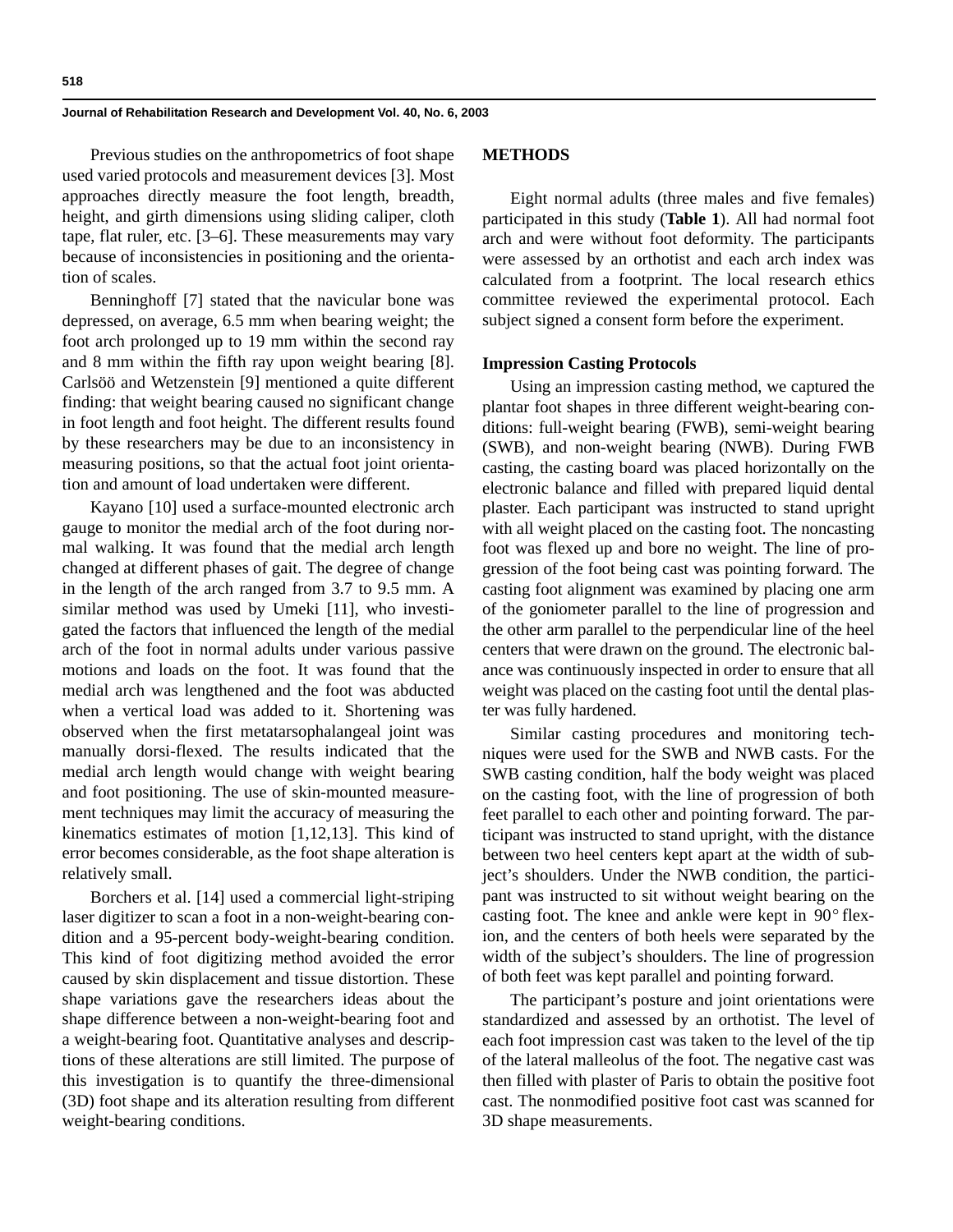#### **TSUNG et al. Foot shape under weight bearing**

## **Table 1.**

Subject information.

|                                              | <b>Subject</b> |              |                |                  |      |              |              |           |              |         |      |             |      |             |      |             |      |         |
|----------------------------------------------|----------------|--------------|----------------|------------------|------|--------------|--------------|-----------|--------------|---------|------|-------------|------|-------------|------|-------------|------|---------|
| <b>Characteristics</b>                       |                | 1            |                | $\boldsymbol{2}$ |      | 3            |              | 4         |              | 5       |      | 6           |      | 7           |      | 8           |      | Mean SD |
| Gender                                       |                | M            | $\overline{F}$ |                  |      | $\mathbf{F}$ | $\mathbf{F}$ |           |              | M       |      | M           |      | M           | M    |             |      |         |
| Age                                          | 74             |              | 38             |                  | 45   |              | 41           |           | 45           |         | 37   |             |      | 46          | 46   |             | 46.5 | 11.7    |
| Height $(m)$                                 | 1.62           |              | 1.61           |                  | 1.53 |              | 1.63         |           | 1.77         |         | 1.64 |             | 1.68 |             | 1.64 |             | 1.6  | 0.1     |
| Weight (kg)                                  | 63             |              | 55             |                  | 67   |              | 46           |           | 74.5         |         |      | 70          |      | 76          | 64   |             | 64.4 | 10.0    |
|                                              | L              | $\mathbb{R}$ | L              | $\mathbf R$      | L    | $\mathbb{R}$ | L            | ${\bf R}$ | $\mathbf{L}$ | R       | L    | $\mathbf R$ | L    | $\mathbf R$ | L    | $\mathbf R$ |      |         |
| Foot Length<br>(mm)                          | 241            | 243          | 227            | 228              | 210  | 211          | 229          | 231       | 250          | 249     |      | 251 247     |      | 250 250     | 247  | 245         | 238  | 14      |
| Foot Width<br>(mm)                           | 93             | 97           | 84             | 86               | 87   | 89           | 86           | 87        | 99           | 100     |      | 98 101      | 97   | 97          | 96   | 97          | 93   | 6       |
| Heel Width<br>(mm)                           | 65             | 66           | 56             | 57               | 62   | 63           | 57           | 59        | 74           | 76      | 73   | 74          | 75   | 75          | 67   | 65          | 67   | $\tau$  |
| Ball<br>Circumference<br>(mm)                |                | 231 230      | 218            | 217              | 220  | 220          | 219          | 220       |              | 250 250 |      | 243 243     | 253  | 255         | 235  | 240         | 234  | 14      |
| Instep<br>Circumference<br>(mm)              |                | 220 222      | 220            | 220              | 240  | 241          | 221          | 222       | 280          | 280     | 268  | 270         | 270  | 271         | 263  | 270         | 249  | 25      |
| Span<br>Circumference<br>(mm)                |                | 300 301      | 295            | 295              | 300  | 299          |              | 296 297   |              | 330 331 |      | 325 326     |      | 338 339     |      | 320 321     | 313  | 17      |
| $SD = standard deviation$<br>$L = left foot$ |                |              |                |                  |      |              |              |           |              |         |      |             |      |             |      |             |      |         |

 $R =$  right foot

Note: Foot shape data were measured with sliding caliper and cloth type in non-weight-bearing sitting posture.

#### **3D Shape Digitization, Registration, and Comparison**

The 3D plantar shape of the foot cast was obtained with a commercial optical 3D digitizing system (COMET 100, Steinbichler, Germany), which measured the complex, free-form surface geometry of the cast using a white-light triangulation technique. Absolute 3D coordinates were calculated for each point in the resulting point cloud to describe the surface geometry with accuracy of 0.025 mm, as suggested by the manufacturer. Because of the limited scanning angle of the scanner, the surface geometry of the cast was digitized from the two sides and from the plantar views, in order to obtain a wider angular range of image. The files from the optical scanner were imported into PolyWork (InnovMetric, Canada), where the data sets were "merged" into the complete 3D surface geometry. In this process, eight landmarks (fiducial points) over the surface images were used to perform the primary registration process. Automatic translation and rotation of the corresponding points over the merging point clouds completed the global registration process. As there may be overlapping points from different surface images, a step was included that removed points with exactly the same coordinates.

In order to compare the foot models obtained from the three different weight-bearing conditions, we had to transform the foot models from different orientations into the reference orientation. We used Surfacer<sup>TM</sup>, Version 10.0 (Imageware, EDS, USA), to transform the surface coordinates of the foot model point clouds. A line formed between the most posterior point of heel and tip of the second toe was used to define the longitudinal foot axis (*x* axis). Three bony landmarks, the first metatarsal head (MTH), the fifth MTH, and the center of heel, were selected to form the weight-bearing plane (*x*-*y* plane at  $z = 0$ ). The first and fifth MTHs were defined as the most prominent points on the plantar foot surface over the first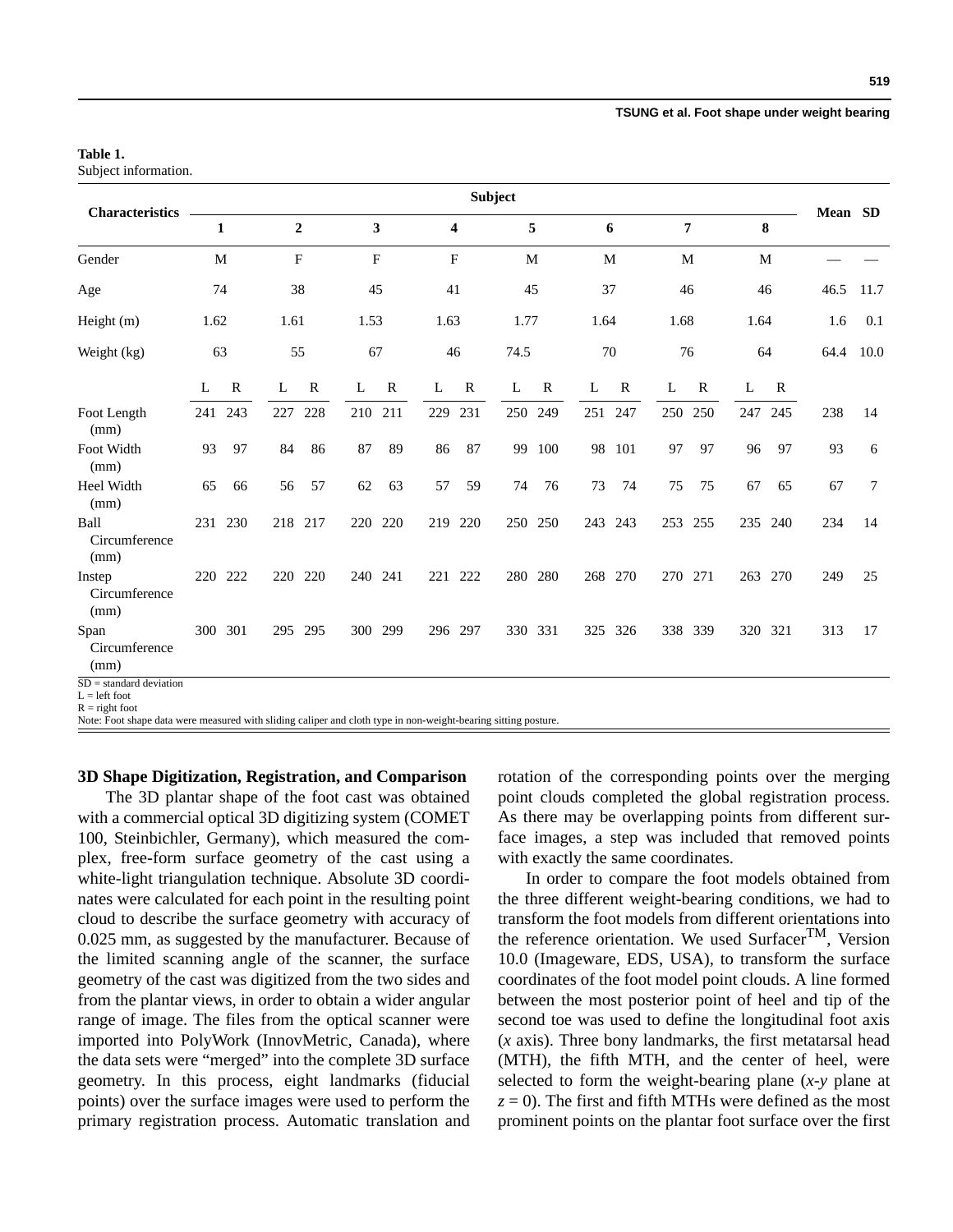and fifth MTH regions, respectively. The center of heel was also selected as the mid-point center over the heel region on the plantar surface.

### **Procedures to Trim Foot Models**

When the foot model was aligned to the reference frame, it was then trimmed with a reference boundary for standardizing the area of comparison. All points of the foot models beyond the boundary (or trimline) were removed automatically. The trimline design was similar to that of commercially available insoles, but in our design, the forefoot section was included. The foot models were trimmed 10 mm horizontally above the weight-bearing plane. On the medial aspect, the trimline for the foot model was curved up to fit the shape of the medial arch. A tangent line, connected between the widest part of the first metatarsal head and the heel in the same plane, was projected onto the foot model, which was temporally inverted up  $30^{\circ}$  about the longitudinal axis. When the foot model was rotated back to the referenced orientation, a curved up boundary line could then be formed over the medial arch region of the foot

model. The shapes of the trimmed foot models were then standardized and used as final shapes for comparison.

To examine the shape variations in different weightbearing conditions, we made quantitative comparisons in not only the whole foot, but also different foot portions. These comparisons involved removing the toe portion first and then dividing the foot model into three portions of equal length: forefoot, midfoot, and rearfoot. The dividing process was similar to that introduced by Cavanagh and Rogers [15] in calculating arch index.

Using custom-designed software, we analyzed each foot shape to provide seven morphological parameters, as defined in **Figure 1**: average height (average distance between the plantar surface and weight-bearing plane at every pixel); arch height (distance between the maximum points, apical arch, along the *z*-axis to the weight-bearing plane); arch angle (angle formed between the apical arch with the weight-bearing plan on the *z*-*y* plane); contact area (area formed by the points below the selected contact level  $z \leq 1$ mm); foot width and foot length (projected distance between the maximum and minimum



#### **Figure 1.**

Definitions of measured variables: **(a)** plantar view of right foot, foot width, foot length, and contact area (black region); **(b)** side view, arch height (distance between apical arch of foot from weight-bearing plane); **(c)** dorsal view, cross-section along *y*-axis from apical arch; and **(d)** frontal view, arch angle (angle formed between apical arch with weight-bearing plane).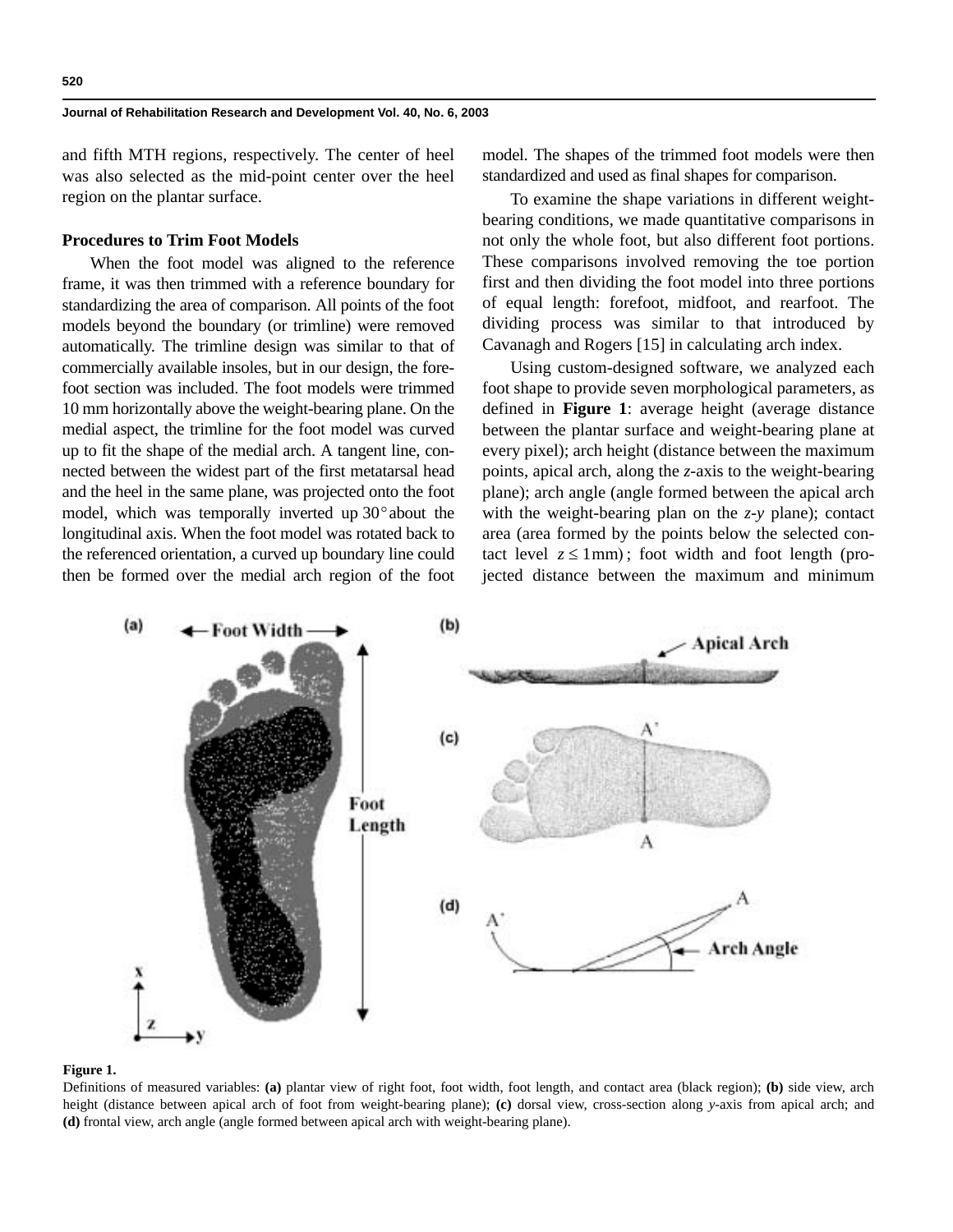#### **TSUNG et al. Foot shape under weight bearing**

points of the whole foot along the *y*- and *x*-axes, respectively); and rearfoot width (projected distance between the maximum and minimum points of the rearfoot along the *y*-axis).

## **Error Estimations**

We used a  $50 \times 50 \times 50$  mm<sup>3</sup> standard cube to determine errors in the experimental procedures, including shape digitization, image registration, and calculation of parameters using the custom-made software.

To determine the reliability of the entire experimental procedure, including casting, shape digitization, image registration, and calculation of parameters, the same tester repeated the same experimental procedures three times on three subjects. The intraclass correlation coefficients  $(ICC) (3,1)^*$  were used to determine the intraobserver reliability of measuring the testing variables from the three casting conditions.

## **Data Analysis**

To quantify the change in foot shape, we compared the parameters measured from the SWB and FWB conditions with those of the NWB condition. Data were obtained by averaging parameters for the 16 feet. SPSS (Version 10.0) statistical package was used for statistical analysis. Two-factor analysis (foot side and weight-bearing factors) of variance for repeated measures was used to determine whether the foot side and weight bearing factors could have significant interaction on the foot shape variables and whether the foot variables measured from the three different weight-bearing conditions were significantly different. The statistical significance level was set at 5 percent ( $p < 0.05$ ). Correlation coefficients were calculated between variables within subjects to determine the relationships.

## **RESULTS**

The calculated results of the accuracy test showed that the root mean square errors on measuring distance, area, and angle were less than  $0.16$  mm,  $3.41$  mm<sup>2</sup>, and 0.21°, respectively (Table 2). The correlation coefficient for the intratester reliability of the entire experimental procedure is shown in **Table 3**.

A significant change in foot shape was found with different weight-bearing conditions (**Table 4** and **Figure 2**). Contact area was found to increase as the weight on the foot increased (**Figure 2(a)**). The contact area of the whole foot increased by a mean of  $35.1 \pm 21.6$  percent for the SWB condition and  $60.4 \pm 33.2$  percent for the FWB condition. In the forefoot region, the contact area increased by  $20.3 \pm 11.1$  percent for the SWB condition and  $33.4 \pm 10.8$  percent for the FWB condition. In the midfoot region, the contact area increased markedly by 52.5  $\pm$  48.3 percent for the SWB condition and by 100.7  $\pm$ 75.3 percent for the FWB condition. In the rearfoot region,

| Table 2<br>٠. |
|---------------|
|---------------|

Accuracy on measuring distances, angle, and area for cube measurement.

| <b>Foot Shape Parameters</b> | Trial 1 | <b>Trial 2</b> | Trial 3 | <b>Known Value</b> | <b>Root Mean</b><br><b>Square Error</b> | % Difference<br>from Known Value |
|------------------------------|---------|----------------|---------|--------------------|-----------------------------------------|----------------------------------|
| Length (mm)                  | 50.23   | 50.13          | 49.94   | 50.00              | 0.09                                    | 0.18                             |
| Height (mm)                  | 50.13   | 50.08          | 49.92   | 50.00              | 0.06                                    | 0.12                             |
| Average Height (mm)          | 49.96   | 50.18          | 50.45   | 50.00              | 0.16                                    | 0.33                             |
| Area $\text{(mm}^2)$         | 2500.42 | 2510.20        | 2499.61 | 2500.00            | 3.41                                    | 0.14                             |
| Angle $(°)$ <sup>*</sup>     | 45.41   | 44.65          | 45.35   | 45.00              | 0.21                                    | 0.47                             |

\*This accuracy test was conducted as we measured the angle of a diagonally trimmed point cloud of the standard cube, which should have a 45º angle formed between highest point and supporting plane.

<sup>\*</sup> Portney LG, Watkins MP. Foundations of clinical research: applications to practice, 2nd edition. Upper Saddle River, NJ: Prentice Hall; 2000. p. 509–13. According to Portney, there are three models of intraclass correlation coefficient (ICC). In model 3, each subject is assessed by each rater, but the raters represent the only raters of interest. Each of the three ICC models can be expressed in two forms, depending on whether the scores are single ratings or mean ratings. As we are testing the reliability of single rater and single rating of parameter, ICC  $(3,1)$  was used.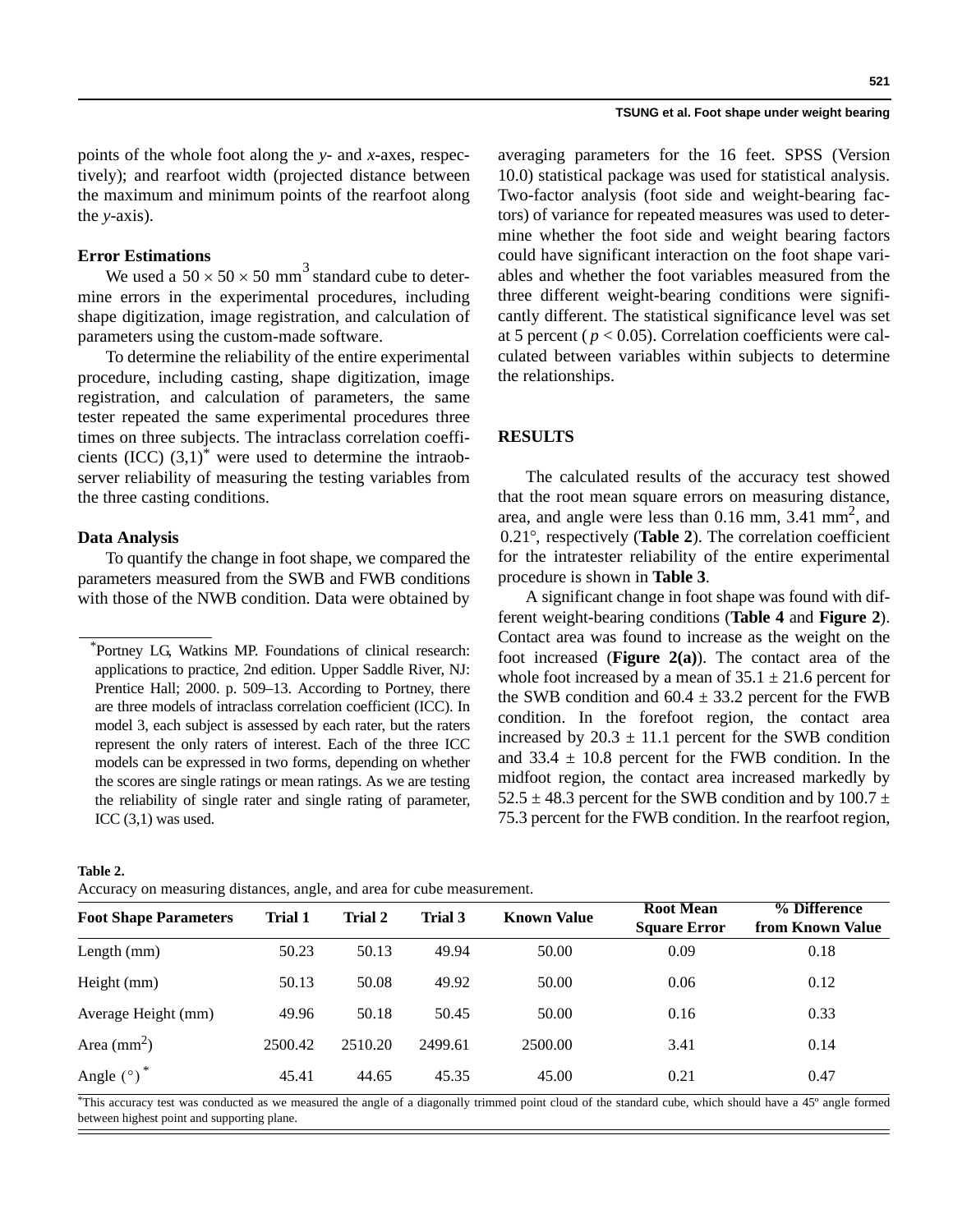#### **Table 3.**

Intratester reliability on measuring testing parameters under three weight-bearing conditions.

| <b>Foot Shape</b>                                                                     | Intratester reliability, ICC $(3,1)$                       |            |            |  |  |  |  |  |
|---------------------------------------------------------------------------------------|------------------------------------------------------------|------------|------------|--|--|--|--|--|
| <b>Parameters</b>                                                                     | <b>NWB</b>                                                 | <b>SWB</b> | <b>FWB</b> |  |  |  |  |  |
| Length                                                                                | 0.985                                                      | 0.997      | 0.998      |  |  |  |  |  |
| Width                                                                                 | 0.925                                                      | 0.999      | 0.991      |  |  |  |  |  |
| Height                                                                                | 0.976                                                      | 0.933      | 0.973      |  |  |  |  |  |
| Average Height                                                                        | 0.718                                                      | 0.852      | 0.793      |  |  |  |  |  |
| Area                                                                                  | 0.922                                                      | 0.990      | 0.982      |  |  |  |  |  |
| Angle                                                                                 | 0.915                                                      | 0.952      | 0.930      |  |  |  |  |  |
| $\overline{ICCs}$ = intraclass correlation coefficients<br>$NWB = non-weight bearing$ | $SWB = semi-weight bearing$<br>$FWB = full-weight bearing$ |            |            |  |  |  |  |  |

#### **Table 4.**

Pairwise comparison between foot shape parameters measured under three weight-bearing conditions  $(n = 16)$ .

| <b>Foot Shape</b>                                                                                          | <i>p</i> -Value           |                                              |                         |                         |  |  |  |
|------------------------------------------------------------------------------------------------------------|---------------------------|----------------------------------------------|-------------------------|-------------------------|--|--|--|
| <b>Parameters</b>                                                                                          |                           | <b>NWB</b><br>vs. SWB                        | <b>NWB</b><br>vs. FWB   | <b>SWB</b><br>vs. FWB   |  |  |  |
|                                                                                                            |                           |                                              |                         |                         |  |  |  |
| Contact Area                                                                                               | Wholefoot                 | $0.002*$                                     | ${<}0.001*$             | $0.016*$                |  |  |  |
|                                                                                                            | Forefoot                  | ${<}0.001$ <sup>*</sup>                      | ${<}0.001$ <sup>*</sup> | ${<}0.001$ <sup>*</sup> |  |  |  |
|                                                                                                            | Midfoot                   | ${<}0.001$ <sup>*</sup>                      | ${<}0.001$ <sup>*</sup> | ${<}0.001$ <sup>*</sup> |  |  |  |
|                                                                                                            | Rearfoot                  | ${<}0.001$ <sup>*</sup>                      | ${<}0.001$ <sup>*</sup> | 0.189                   |  |  |  |
| Average Height                                                                                             | Wholefoot                 | $<0.001$ <sup>*</sup>                        | $<0.001$ <sup>*</sup>   | 0.247                   |  |  |  |
|                                                                                                            | Forefoot                  | ${<}0.001*$                                  | $0.003*$                | 0.625                   |  |  |  |
|                                                                                                            | Midfoot                   | $0.001*$                                     | $0.001*$                | 0.053                   |  |  |  |
|                                                                                                            | Rearfoot                  | $0.019*$                                     | $0.043*$                | 0.674                   |  |  |  |
| Arch Height                                                                                                | Wholefoot                 | ${<}0.001*$                                  | $<0.001$ <sup>*</sup>   | $0.003*$                |  |  |  |
| Arch Angle                                                                                                 | Wholefoot                 | $0.003*$                                     | ${<}0.001*$             | $0.002*$                |  |  |  |
| Length                                                                                                     | Wholefoot                 | ${<}0.001*$                                  | ${<}0.001*$             | 0.116                   |  |  |  |
| Width $(L)$ <sup>†</sup>                                                                                   | Wholefoot                 | $0.001*$                                     | ${<}0.001*$             | $0.046*$                |  |  |  |
| Width $(R)$ <sup>†</sup>                                                                                   | Wholefoot                 | 0.059                                        | ${<}0.001*$             | $0.001*$                |  |  |  |
| Rearfoot Width                                                                                             | Rearfoot                  | $0.042*$                                     | $0.014*$                | $0.018*$                |  |  |  |
| $NWB = non-weight bearing$<br>$SWB = semi-weight bearing$<br>$FWB = full-weight bearing$<br>$*_{p}$ < 0.05 | $L = left$<br>$R = right$ | $\dagger$ n = 8, one foot from each subject. |                         |                         |  |  |  |

contact area increased by  $31.7 \pm 38.8$  percent for the SWB condition and  $37.2 \pm 35.6$  percent for FWB condition. The statistical analyses showed significant increases  $(p < 0.05)$ in contact area for all foot regions when the weight bearing on the foot increased. But the difference in the contact area in the rearfoot region between SWB and FWB conditions was not significant.

The average height of the foot from the weight-bearing plane decreased as the load increased (**Figure 2(b)**). Compared with the NWB condition, the average height decreased by  $22.1 \pm 10.8$  percent under the SWB condition, and by  $25.2 \pm 8.6$  percent under the FWB condition. The statistical analyses showed, for all foot regions, a significant decrease in average height between NWB and the weight-bearing conditions; however, no significant difference was found between the SWB and FWB conditions.

**Figure 2(c)** and **(d)** show the changes in arch height and arch angle, respectively. The arch height of the NWB foot measured for the 16 feet was  $16.9 \pm 1.6$  mm. Arch height decreased significantly by  $15.4 \pm 7.8$  percent and  $20.0 \pm 9.2$  percent under the SWB and FWB conditions, respectively. The average arch angle of unloaded feet was  $21.1 \pm 4.6^{\circ}$ , and this angle decreased by  $21.7 \pm 17.2$  percent and  $41.2 \pm 16.5$  percent under the SWB and FWB conditions, respectively.

The foot length and width were changed with weight bearing, as shown in **Figure 2(e)** and **(f)**. Compared with the NWB condition, the average foot length increased by  $2.7 \pm 1.2$  percent and  $3.4 \pm 1.3$  percent under the SWB and FWB conditions, respectively. For the foot width, the right foot was found to be larger than left foot by 1.9 mm  $(p < 0.001)$ . The mean foot width of the left foot under the NWB condition was  $93.5 \pm 5.3$  mm, and it became wider under the SWB and FWB conditions by  $4.2 \pm$ 2.1 percent and  $6.4 \pm 2.4$  percent, respectively. The average foot width of NWB right foot was  $96.4 \pm 5.6$  mm, and it was smaller than that measured under SWB and FWB conditions by  $1.6 \pm 2.1$  percent and  $5.6 \pm 1.7$  percent, respectively. No significant side difference was found in the rearfoot width: it mainly changed with different amounts of weight applied on it. Rearfoot width was found to increase by  $5.9 \pm 4.8$  percent under the SWB condition and by  $8.7 \pm 4.9$  percent under the FWB condition (**Figure 2(g)**).

In order to determine the correlation among the foot shape variables, we computed the correlation coefficients between any two variables (whole foot) under different weight-bearing conditions, as shown in **Table 5**. The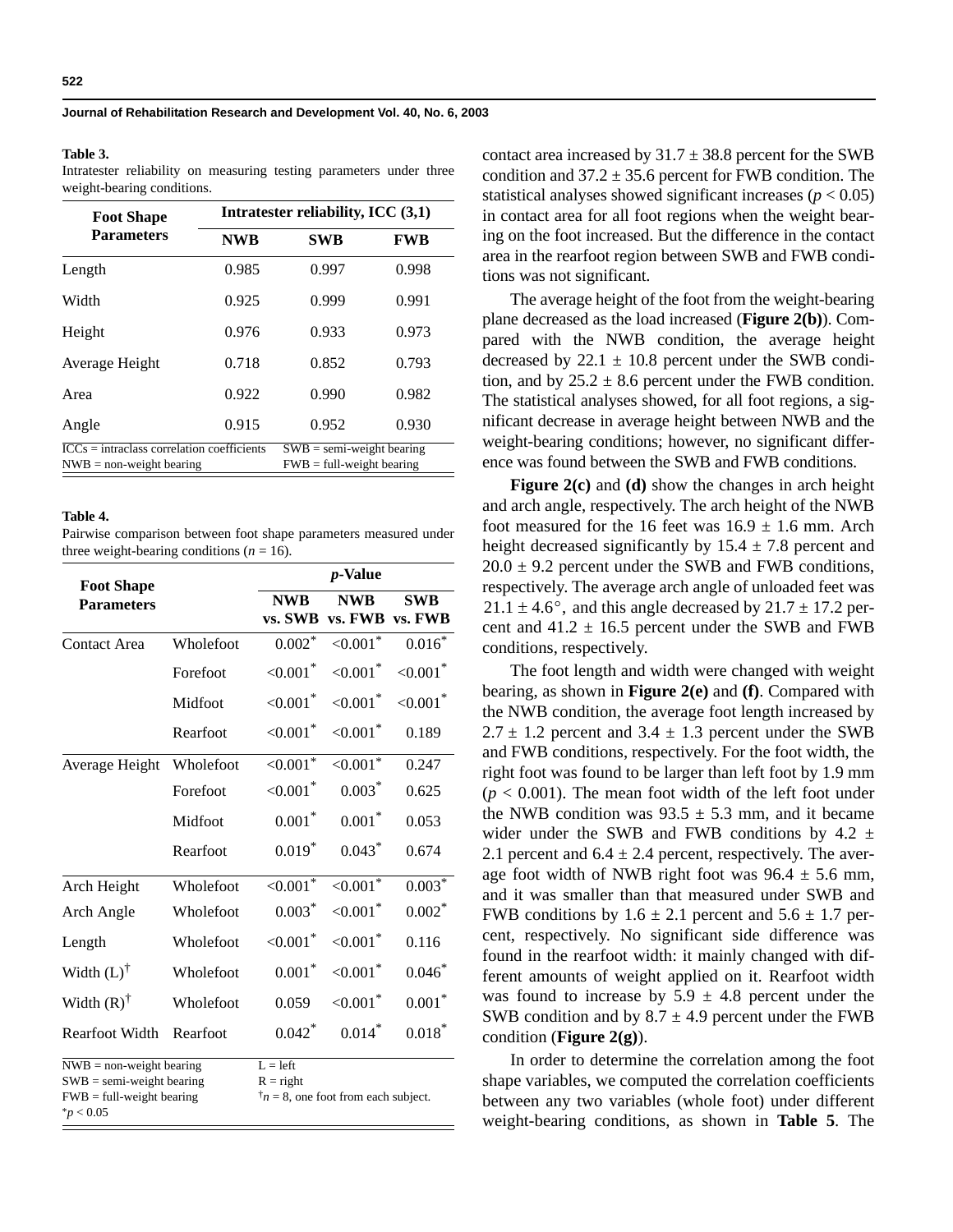**523**



# **Figure 2.**

Foot shape variables: **(a)** contact area, **(b)** average height, **(c)** arch height, **(d)** arch angle, **(e)** foot length, (f) foot width of both feet, and **(g)** rearfoot width, measured under different weight-bearing conditions. NWB = non-weight-bearing, SWB = semi-weight bearing, and FWB = full-weight bearing.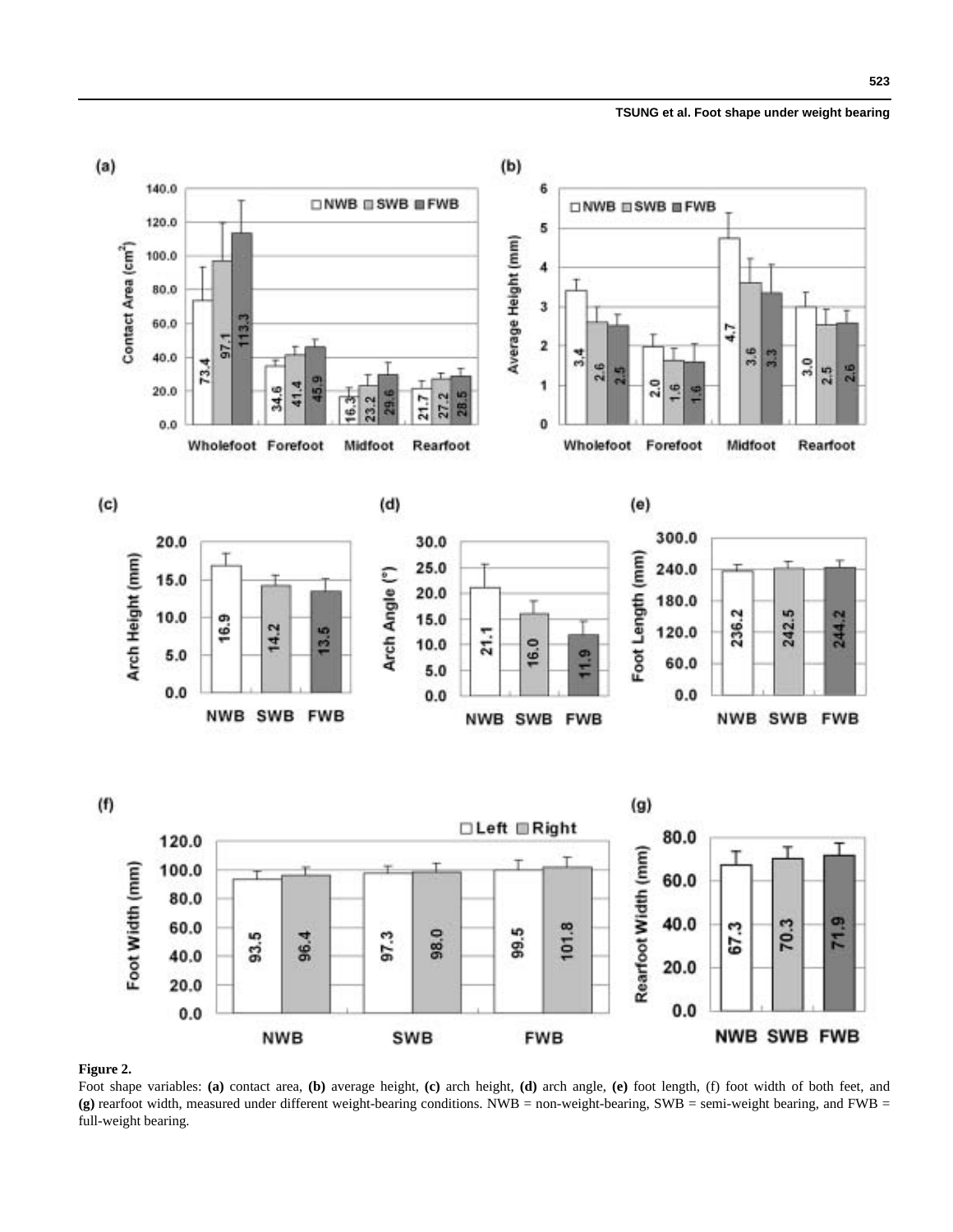#### **Table 5.**

Average correlation between foot shape parameters with linear regression test.

| <b>Foot Shape Parameters</b> | <b>Average Height</b><br>(Whole Foot) | <b>Arch Angle</b> | <b>Contact Area</b><br>(Whole Foot) | <b>Foot Length</b> | <b>Foot Width</b> |
|------------------------------|---------------------------------------|-------------------|-------------------------------------|--------------------|-------------------|
| Arch Angle                   | 0.73                                  |                   |                                     |                    |                   |
| Contact Area (Whole Foot)    | 0.79                                  | 0.75              |                                     |                    |                   |
| Foot Length                  | 0.83                                  | 0.71              | 0.72                                |                    |                   |
| Foot Width                   | 0.73                                  | 0.66              | 0.77                                | 0.73               |                   |
| Arch Height                  | 0.76                                  | 0.76              | 0.72                                | 0.87               | 0.60              |

change of foot length was highly correlated with the corresponding change in arch height and average height under the three tested weight-bearing conditions.

# **DISCUSSION**

Impression casting is one of the most common techniques used in clinics for foot casting. Some previous authors used a negative impression technique with polystyrene foam for fabricating foot orthosis [16]. Different combinations of manipulation, such as adduction of the forefoot, external rotation of the tibia, and calcaneal inversion, were imposed on the casting foot. The aim was to test the biomechanics of longitudinal arch support mechanisms in foot orthoses and the effect on plantar aponeurosis strain. In this study, we applied no direct control over the subtalar joint on the casting foot in order to avoid any foot shape alteration due to the uncontrollable human factors rather than the weight-bearing effect being investigated.

Efforts were made to minimize errors caused by the inconsistent casting posture and amount of load acting on the casting foot. A digital balance (0.1 kg resolution) was placed under the casting board to inspect the load acting on the casting foot continuously. If the amount of load acting on the casting foot varied by more than 5 percent of the suggested load, the cast was discarded. The amount of shift of the participant's posture was then not only controlled by the assessment of the orthotist, but also reflected in the change of the digital balance's reading. The amount of subtalar joint rotation under different weight-bearing conditions was then indirectly controlled. The dental plaster (Alginoplast®, Heraeus Kulzer) was used as a means for impression casting, because its short hardening time (1.5 min after mixed) allows better control over the lower-limb joint alignment and posture during the initial period of casting. The hardened cast can provide an accurate representation of the foot and allows easy removal of the foot from the cast. A plastic box provided a flat, rigid supporting surface for the foot. The current foot shape changes were measured on the rigid support rather than on the foot-insole interface. Shape changes in foot tissue may be partially affected by the soft material, which is not easy to quantify.

Casting was arranged in the sequence of FWB, SWB, and NWB in order to minimize the demand on the participant to maintain the casting positions. Each participant stood in a relaxed, natural posture, and natural knee hyperextension was allowed for the SWB and FWB conditions to maximize stability. The sequence of casting the left or right side was randomly selected to minimize habitual variations.

In this study, the changes in the plantar foot shape under the three weight-bearing conditions were examined quantitatively. We found that increasing the weight bearing on the tested foot increased the contact area, foot length, and foot width, while it decreased average height, arch height, and arch angle. The results indicate that SWB condition on the foot can cause significant changes from the NWB condition in most of the parameters measured, and small changes from the SWB to the FWB condition. It is especially interesting to find that the contact area changes in the rearfoot region between the SWB and FWB conditions were not significant. The soft tissue over the rearfoot region is already deformed when standing on both limbs, and therefore significant change was not found when more weight was applied on it.

We found that both the foot length and foot width were increased significantly when the weight bearing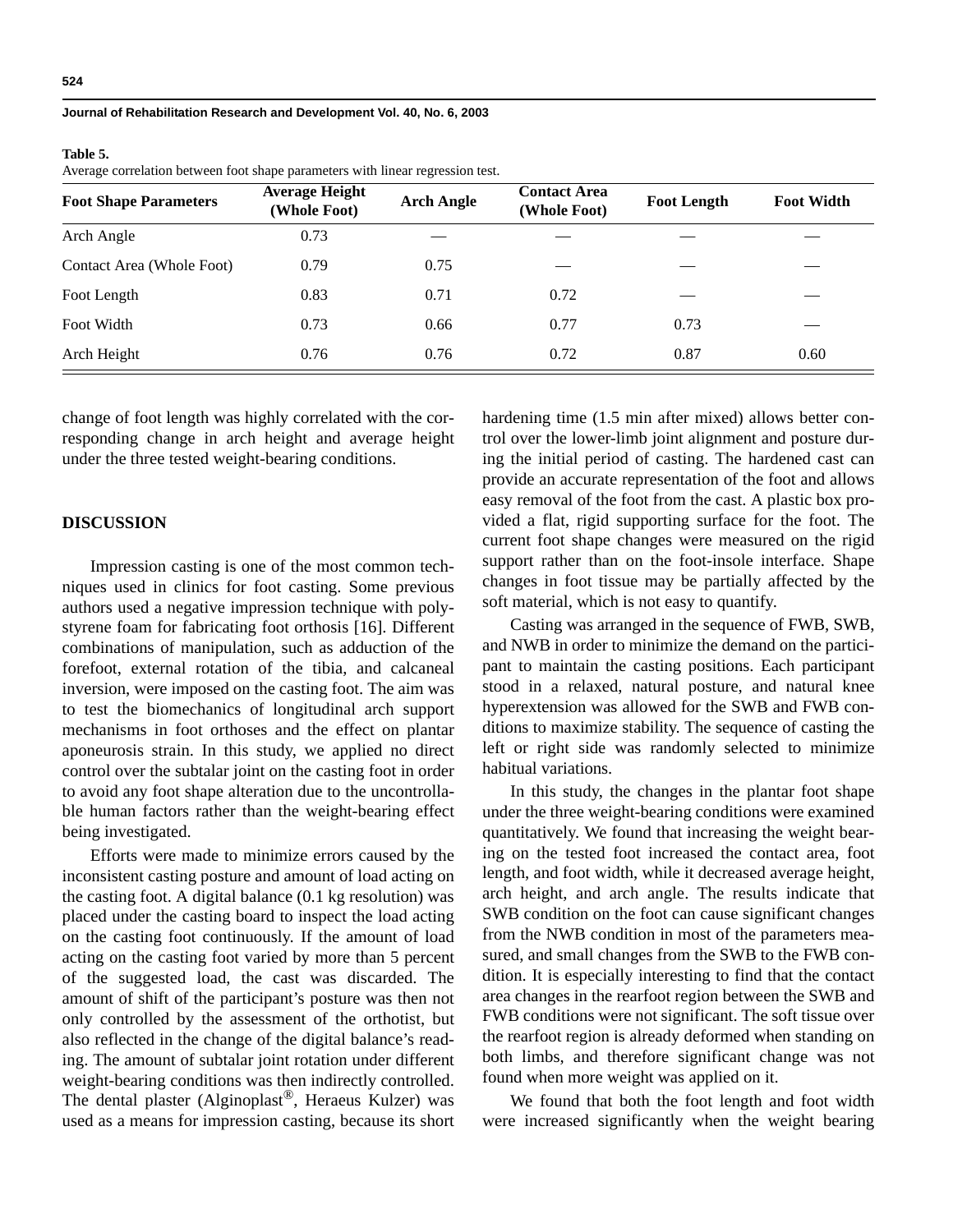was increased from NWB to SWB and FWB. The increase in foot length is highly associated with the decrease in arch height and average height simultaneously  $(r > 0.75)$ . The foot arch is depressed, and the foot skeleton is forced to spread out and move forward like a depressed curve plate [17]. The flexible components of the foot can be regarded as a twisted plate with one edge (the MTHs) placed horizontally and in full contact with the supporting surface, while the other edge (calcaneus) is placed vertically. The resulting twist influences both the longitudinal and transverse arches. When the plate is loaded, it will be untwisted, and the arches will be slightly flattened. Restricted by the limited joint space and mobility of foot ligaments, the foot lengthening would be limited with further increasing load.

In this study, foot length increased by an average of 6.3 mm from NWB to SWB, and 1.7 mm from SWB to FWB. The amount of change is less than in the previous finding [8], in that the foot arch prolonged by 19 mm within the second ray and 8 mm within the fifth ray upon weight bearing. In our study, arch height decreased by an average of 2.7 mm from NWB to SWB and 3.4 mm from NWB to FWB. The amount of change was smaller than that found by Benninghoff [7], with the navicular bone being depressed by an average of 6.5 mm when bearing weight. The difference may be due to the use of different measuring methods and different definitions of measuring parameters. Arch height was defined as the distance between the highest point over the trimmed foot shape and the weight-bearing plane, for which the value of arch height was restricted by the trimline. This definition may be different from the arch height that is commonly defined as the distance between the tip of navicular bone and supporting ground.

The foot shapes obtained under different weightbearing conditions were scanned in different angular ranges. A standard trimline was needed for standardizing the border of foot shape. Because no standard for trimline selection for the above purpose exists, we designed a new trimline definition in this study. Our trimline was similar to that of the commonly used semirigid insole, with a standard height on the side and an equal amount of medial curve up. The new trimline was designed with the purpose of minimizing the amount of subjective adjustment applied on it.

## **CONCLUSIONS**

The primary criteria for a comfortable shoe should be how well it fits. Information on how the foot shape changes with load is then important for designing an appropriate space to house the foot. This study quantitatively reports a series of foot shape variables in three weight-bearing conditions that may be used to describe the essential 3D characteristics of the human foot under weight-bearing conditions. The study illustrates the necessity of considering the significant changes of foot shape under a full-body-weight-bearing condition. The foot length and foot width under full-body weight will increase by 3.4 percent  $(8.0 \text{ mm})$  and  $6.0 \text{ percent}$   $(5.7 \text{ mm})$ , respectively, compared with the NWB condition. These findings may be useful for both shoe design and the selection of shoe size. As the right foot was significantly wider than the left under the three weight-bearing conditions tested, we suggest that the shape of the left and right shoes might not need to be symmetrical. The width of the shoe could be 2 to 3 mm wider on the right foot for a better fit. This study suggests that one try the shoe on the right foot first and consider how well it fits. Because the subjects tested in this study were all right-hand dominant, the question of whether side dominance has significant effect on the tested results needs further study. The arch angle was found to reduce with load application. This reduction may be the combined effect of the reduced arch height and spreading soft tissues under loading. This change should be considered when creating functional insole supports [17]. We will continue our investigation to evaluate the insoles fabricated based on each of the three weight-bearing casts created in this study, to determine which foot shape is best used for insole design.

## **ACKNOWLEDGMENTS**

The authors would like to acknowledge the Non Conventional Machining Workshop of the Industrial Centre, The Hong Kong Polytechnic University, for providing the digitizer and reverse engineering software for this study; and Prof. Arthur FT Mak, Dr. Margaret MN Wong, and Mr. Congo TS Ching for their helpful discussion in this study. This study was supported by a research grant from The Hong Kong Polytechnic University (G-W082).